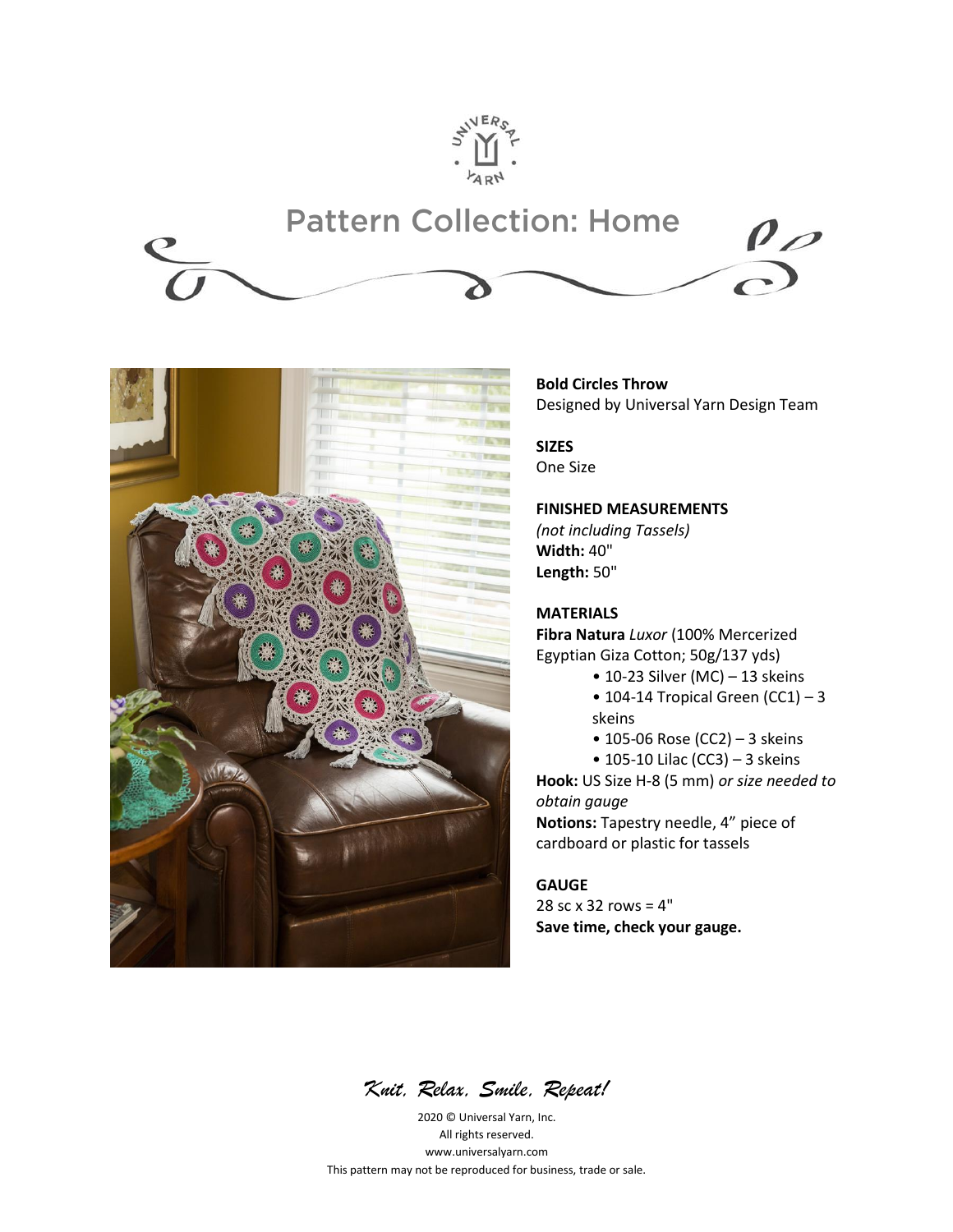### **PATTERN NOTES**

This Throw is comprised of 63 Circular Motifs. Motifs are assembled using the join-as-you-go method. After the circular motifs have been joined, Filler Motifs are worked between the Circular Motifs, also using the join-as-you-go method.

## **STITCH GUIDE**

### **Circular Motif**

With MC, ch 5, join with sl st to form ring. **Rnd 1:** Ch 3 (counts as dc), work 15 dc into ring, join with sl st to top of beg dc.

**Rnd 2:** Ch 1, sc in same sp, ch 3, sk next dc, [sc in next sc, ch 3, sk next dc] around, join with sl st to beg  $sc - 8$  ch-3 sps.

**Rnd 3:** Sl st in first 2 chs of next ch-3 sp, ch 6 (counts as  $dc + ch$  3), dc in same ch as last sl st, ch 3, {[dc, ch 3, dc] in center ch of next ch-3 sp, ch 3} around, join with sl st to third ch of beg ch  $6 - 16$ ch-3 sps. Break MC.

**Rnd 4:** With CC, ch 1, work 4 sc in each ch-3 sp around, join with sl st to beg sc –64 sc.

**Rnd 5:** Ch 1, sc in same st, sc in each sc around, join with sl st to beg sc**.**

**Rnd 6:** Ch 1, sc in same st, sc in each of next 10 sc, 2 sc in next sc, [sc in each of next 11 sc, 2 sc in next sc] around, join with sl st to beg  $sc - 68$  sc. **Rnd 7:** Ch 1, sc in same st, sc in each of next 11 sc, 2 sc in next sc, [sc in each of next 12 sc, 2 sc in next sc] around, join with sl st to beg  $sc - 72$  sc. **Rnd 8:** Ch 1, sc in same st, sc in each of next 12

sc, 2 sc in next sc, [sc in each of next 13 sc, 2 sc in next sc] around, join with sl st to beg  $sc - 76$  sc. **Rnd 9:** Ch 1, sc in same st, sc in each of next 12 sc, 2 sc in next sc, [sc in each of next 13 sc, 2 sc in next sc] around, join with sl st to beg  $sc - 80$  sc.

Break CC.

**Rnd 10:** With MC, ch 3 (counts as dc), dc in next sc and each sc across, join with sl st to top of beg dc – 80 dc.

**Rnd 11:** Ch 4, [sk next 2 dc, sl st in each of next 2 dc] around, join with sl st to bottom of beg ch-4 – 20 ch-4 sps.

**Rnd 12:** Sl st in first 2 chs of next ch-4 sp, ch 5 (counts as  $dc + ch 2$ ), dc in same  $ch-4$  sp,  $ch 3$ , {[dc, ch 2, dc] in next ch-4 sp, ch 3} around, join with sl st to 3rd ch of beg ch-5.

**Rnd 13:** Sl st in next ch-2 sp, ch 5 (counts as dc + ch 2), dc in same ch-2 sp, ch 4, {[dc, ch 2, dc] in next ch-2 sp, ch 4} around, join with sl st to 3rd ch of beg ch-5.

**Rnd 14:** Sl st in next ch-2 sp, ch 5 (counts as dc + ch 2), dc in same ch-2 sp, ch 3, sc in ch-3 sp from 2 rnds below going around the ch-4 sp from Rnd 13, ch 3, {[dc, ch 2, dc] in next ch-2 sp, ch 3, sc in ch-3 sp from 2 rnds below going around the ch-4 sp from Rnd 13, ch 3} around, join with st st to 3rd ch of beg ch 3. Fasten off.

## **THROW**

### **Motif 1**

Work Rnds 1-14 of Motif using CC1 for CC rnds. **Motif 2**

Work Rnds 1-13 of Motif using CC2 for CC rnds. **Joining Rnd 14:** Sl st in next ch-2 sp, ch 5 (counts as dc + ch 2), dc in same ch-2 sp,  $\{ch\ 3, sc\ in\ ch-3\}$ sp from 2 rnds below going around the ch-4 sp from Rnd 13, ch 3, [dc, ch 1, sl st in corresponding ch-2 sp of Motif 1, ch 1, dc in same sp]} 3 times, complete rnd as for Rnd 14 of Motif. Motif 2 is joined to Motif 1 in 3 places.

## **Motifs 3-7**

Work as for Motif 2, joining to corresponding motifs, and following diagram for color placement.

### **Motif 8**

Work as for Motif 2, attaching to Motif 1 in 3 places.

### **Motif 9**

**Joining Rnd 14:** Sl st in next ch-2 sp, ch 5 (counts as dc + ch 2), dc in same ch-2 sp,  $\{ch\ 3, sc\ in\ ch-3\}$ sp from 2 rnds below going around the ch-4 sp from Rnd 13, ch 3, [dc, ch 1, sl st in corresponding ch-2 sp of Motif 8, ch 1, dc in same sp]} 3 times, ch 3, sc in ch-3 sp from 2 rnds below going around the ch-4 sp from Rnd 13, ch 3, {[dc, ch 2, dc] in next ch-2 sp, ch 3, sc in ch-3 sp from 2 rnds below going around the ch-4 sp from Rnd 13, ch 3} 2 times, dc in same ch-2 sp, {ch 3, sc in ch-3 sp from 2 rnds below going around the h-4 sp from Rnd 13, ch 3, [dc, ch 1, sl st in corresponding ch-2

*Knit, Relax, Smile, Repeat!*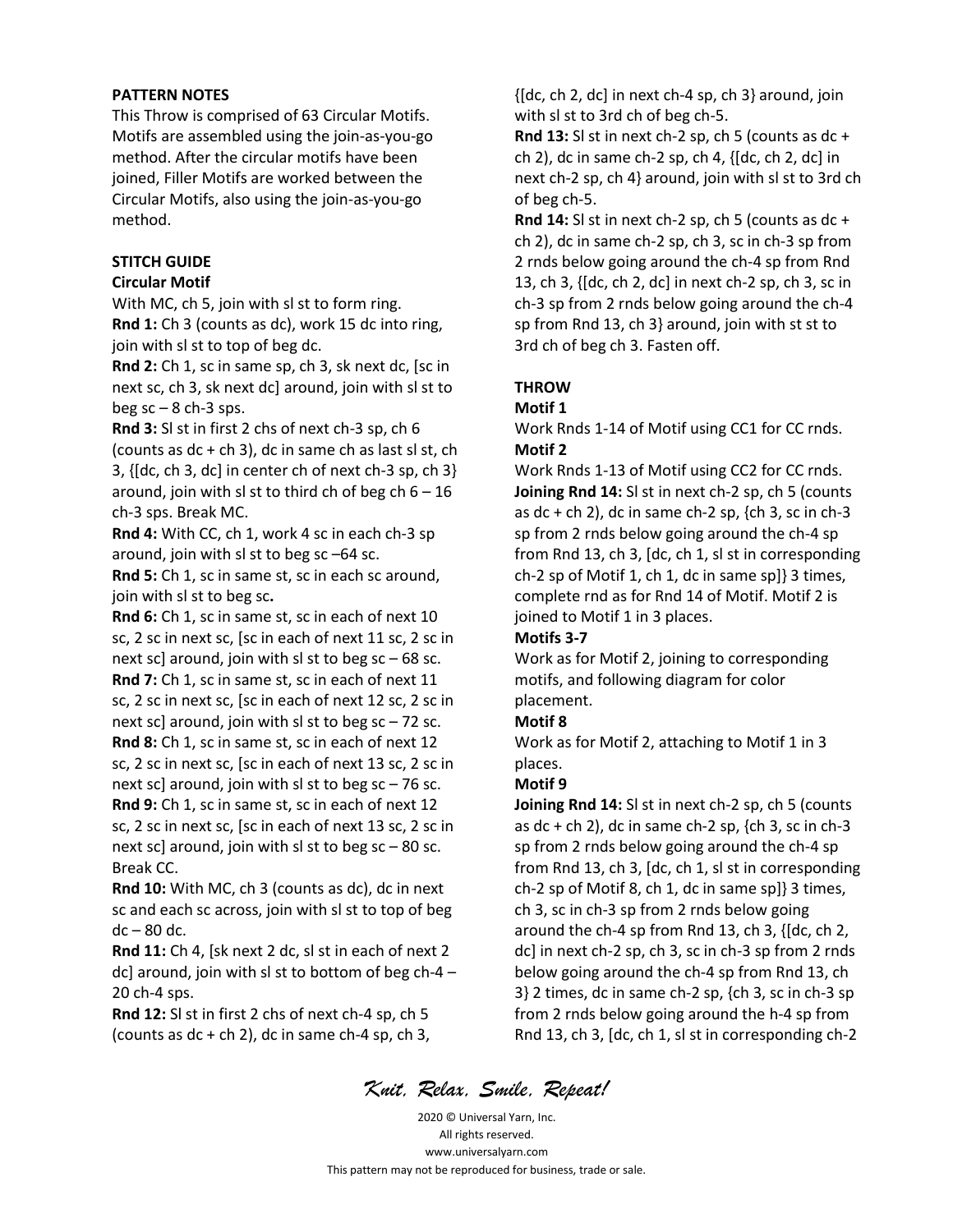sp of Motif 2, ch 1, dc in same sp]} 3 times, complete rnd as for Rnd 14 of Motif. Motif 9 is joined to Motif 8 in 3 places and to Motif 2 in 3 places.

## **Motifs 10-63**

Make and join Motifs as described, following diagram for color placement. Each Motif will be joined to adjacent Motifs in 3 places.

## **FILLER MOTIFS**

#### **Filler Motif A**

Ch 5, join with sl st to form ring.

**Rnd 1:** Ch 1, sc in ring, ch 12, sl st in joining sp bet Motifs 8 & 9, ch 12, sc in ring, [ch 8, sl st in free ch-2 sp in Motif 8] twice, ch 12, sl st in joining sp bet Motifs 8 & 1, ch 12, sc in ring, [ch 8, sl st in free ch-2 sp in Motif 1] twice, ch 12, sl st in joining sp bet Motifs 1 & 2, ch 12, sc in ring, [ch 8, sl st in free ch-2 sp in Motif 2] twice, ch 12, sl st in joining sp bet Motifs 2 & 9, ch 12, sc in ring, [ch 8, sl st in free ch-2 sp in Motif 9] twice, join with sl st to beg sc. Fasten off. Cont adding Filler Motifs between all

Circular Motifs in this manner.

#### **FINISHING**

**Tassels** (make 26)

Wind MC around cardboard 50 times. Cut yarn. Cut 2 pieces of MC, 8" long. Loop one piece around yarn at top of cardboard securing the Tassel. Cut yarn at bottom of cardboard opposite secured end. Carefully slide Tassel off cardboard. Wrap the other 8" piece of MC around Tassel approx 1" from top end several times. Hide ends of this piece inside Tassel. Sew Tassels to Throw around outer edges placing 1 Tassel bet each Motif excluding corners. Weave in any rem ends.

#### **Abbreviations**

| beg  | begin(ning)    |
|------|----------------|
| СC   | contrast color |
| ch   | chain          |
| dc   | double crochet |
| hk   | hook           |
| МC   | main color     |
| patt | pattern        |
| rnd  | round          |
| SC   | single crochet |
| sl   | slip           |
| sp   | space(s)       |

*Knit, Relax, Smile, Repeat!*